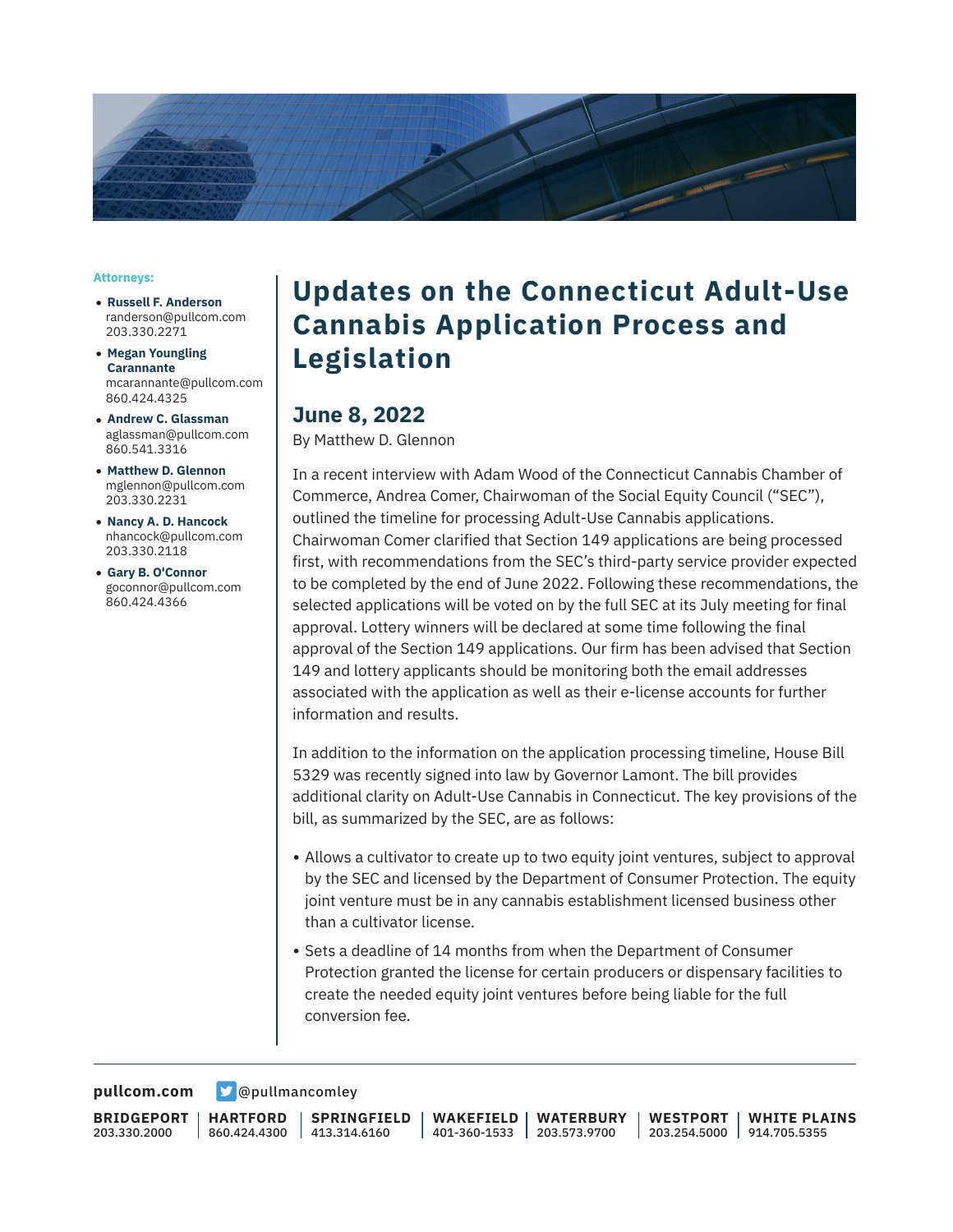# **PULLMAN &COMLEY**

## Updates on the Connecticut Adult-Use Cannabis Application Process and Legislation

- Requires a licensed cultivator applying for an equity joint venture to submit to the SEC information that enables the council to determine the venture's ownership terms.
- Requires an equity joint venture applicant to pay 50% of any applicable fee for the first three renewal cycles and the full amount of such fee thereafter.
- Requires that the equity joint venture be at least 50% owned and controlled by an individual or individuals who meet the social equity applicant criteria or the equity joint venture applicant is an individual who meets the social equity applicant criteria.
- Prohibits a licensed cultivator, including its backer, from increasing its ownership in an equity joint venture in excess of 50% during the seven-year period after a license is issued by the Department of Consumer Protection.
- Prohibits equity joint ventures that share a common cultivator or backer from being located within 20 miles of another commonly owned equity joint venture.
- Prohibits the SEC from approving any equity joint venture applicant that shares any individual owner with another equity joint venture that meets the social equity applicant criteria.
- Prohibits out-of-state entities and individuals from advertising any cannabis or services; limits cannabis billboard advertisements to between 11:00 p.m. and 6:00 a.m.; and exempts certain outdoor business signs posted at cannabis establishments from certain signage requirements.
- Limits producers and dispensary facilities that receive approval to expand or convert to creating two equity joint ventures.
- Eliminates the density cap that prohibits a municipality from granting zoning approval for more retailers or micro-cultivators based on the number of municipal residents. Allows the Department of Consumer Protection commissioner to set a cap after July 1, 2024.
- Establishes a working group to study regulating hemp and the possibility of including it in the state's cannabis program.
- Imposes additional limitations on when cannabis may be gifted, sold, or transferred and establishes penalties for violating these restrictions.
- Deems SEC members as having resigned from the Council if they miss three consecutive meetings or fail to attend 50% of all meetings in a calendar year beginning on and after January 1, 2023. The appointing authority shall fill the vacancy for the unexpired term of any member who is deemed to have resigned.

For more information or help with your Cannabis business, contact a member of Pullman & Comley's Cannabis, CBD and Hemp practice.

l

This publication is intended for educational and informational purposes only. Readers are advised to seek appropriate professional consultation before acting on any matters in this update. This report may be considered attorney advertising. To be removed from our